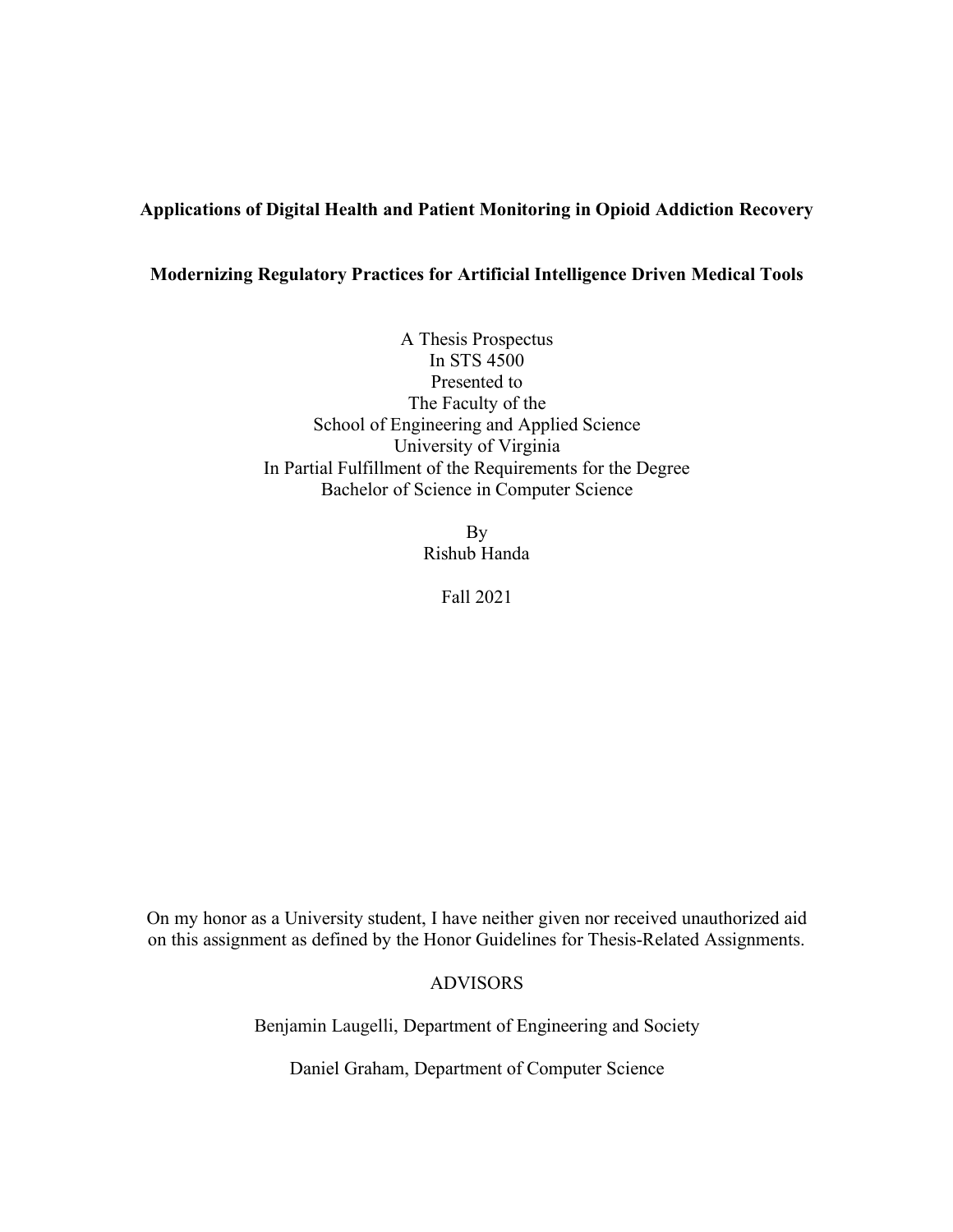#### **Introduction**

In the past year, 93,000 people have died from drug related overdoses (*CDC Provisional Drug Overdose Data*, 2021). For the 3 million Americans currently suffering from Opioid Use Disorder (OUD), unfortunately options for recovery are largely ineffective (Azadfard et al., 2021); 91% of patients relapse at least once, and 80% of patients relapse within a month of a detoxification program (Smyth et al., 2010). This low retention in treatment is caused by a lack of continuity in care. Patients at do not receive the necessary clinical oversight and access to resources at home, where most of recovery takes place. The majority of patients in addiction recovery are from lower income backgrounds or homeless. As their home environments are not conducive to recovery, it is crucial that they maintain a connection to their support system in the clinic at all times (Manhapra et al., 2018).

Fortunately, advancements in digital health are enabling physicians to stay connected with patients outside of clinic and helping them predict patient outcomes to deliver better preventative care. The PositiveLinks team has demonstrated exciting progress in the use of mobile health to improve retention in care for patients managing HIV. These patients tend to have significant demographic overlap with patients with OUD (Dillingham et al., 2018). Recent studies have corroborated the use of digital therapy to treat mental health illnesses such as depression and anxiety, which are often underlying co-morbidities to addiction (Glasner-Edwards et al., 2016). Building on these technologies, I will propose the development of a digital therapy service for patients suffering from opioid addiction. This service will consist of a medication tracker which logs when patients consume their withdrawal medications as well as their cravings/withdrawal symptoms. Using this data to predict a patient's risk of relapse, a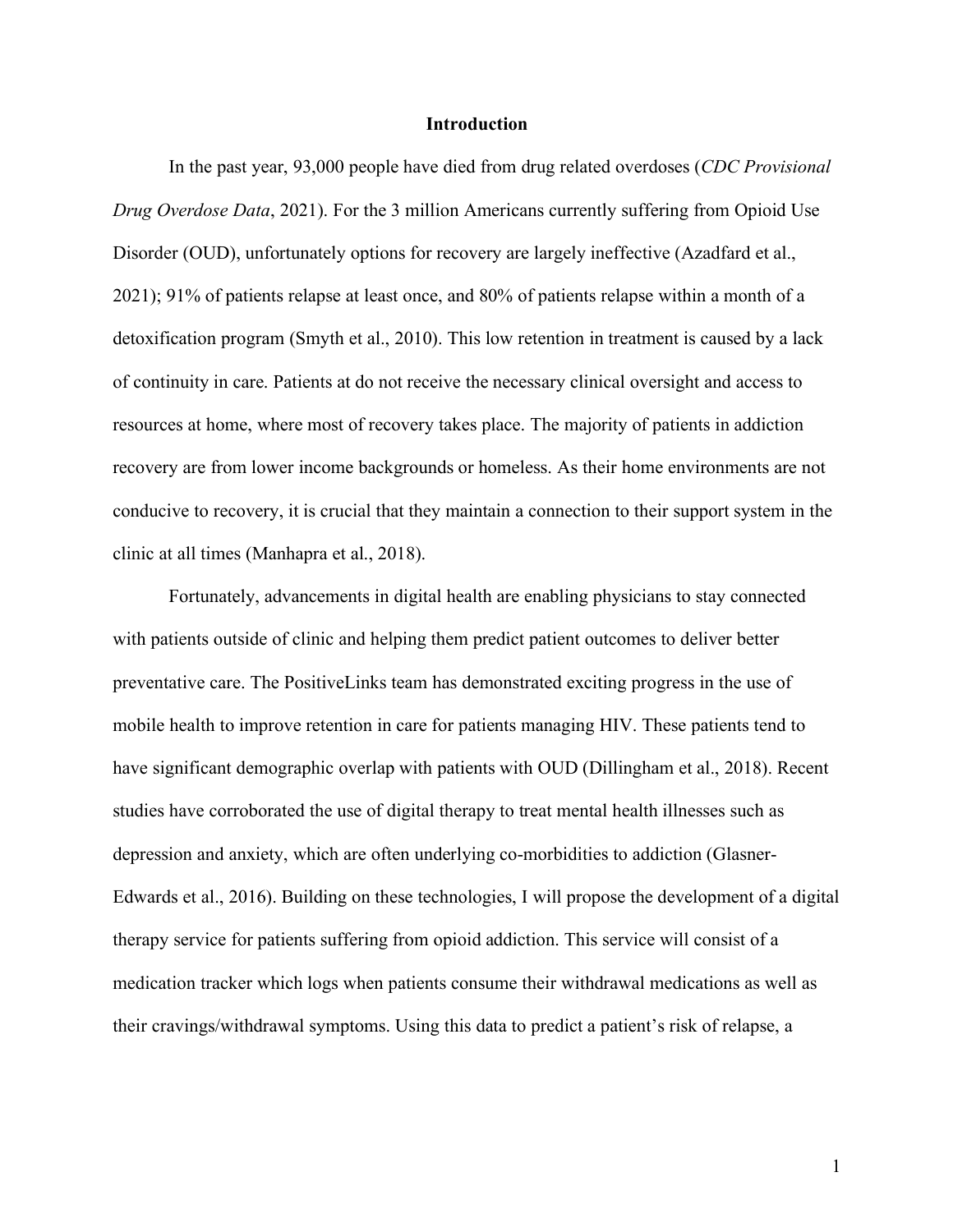digital therapy chatbot will inform the patient of coping strategies, connect them to critical resources/support systems, and alert their physician.

While predictive analytics of patient outcomes may seem to be a positive advancement towards more equitable healthcare, algorithmic bias in both the data and the model can lead to the exact opposite, disadvantaging certain marginalized groups. An understanding of how the model was developed and how the data was sourced is crucial to qualifying the results of its predictions (Panch et al., 2019). Considering both the technical aspects of development and the social factors influencing the engineers of the model creates a holistic understanding of the context surrounding healthcare algorithms, making its users more aware of why their tools make certain decisions. Contrarily, continuing to blindly trust the model will likely further propagate and automate existing systemic biases. In healthcare this can have severe consequences, preventing patients who need live-saving care from receiving appropriate medical resources. Such was the case with the failure of the Optum Risk Score Algorithm (OSRA), which embodied significant racial bias preventing Black patients from receiving critical healthcare resources (Obermeyer et al., 2019). I refer to Black patients as those with African ancestry receiving healthcare in the US without necessarily a US citizenship.

Due to the sociotechnical nature of digital health and its potential for algorithmic bias, I will provide a comprehensive proposal for research in both the technical and social aspects of the subject. In the technical section, I will propose an application of digital health in combatting OUD with a medication tracker and digital therapy chatbot. To address the social challenges posed with digital health, I will analyze the failures in the model utilized by Optum to identify patients with complex illnesses and advanced healthcare by investigating the network builders that contributed to the development of the Optum Algorithm Network (OAN) and the process by

2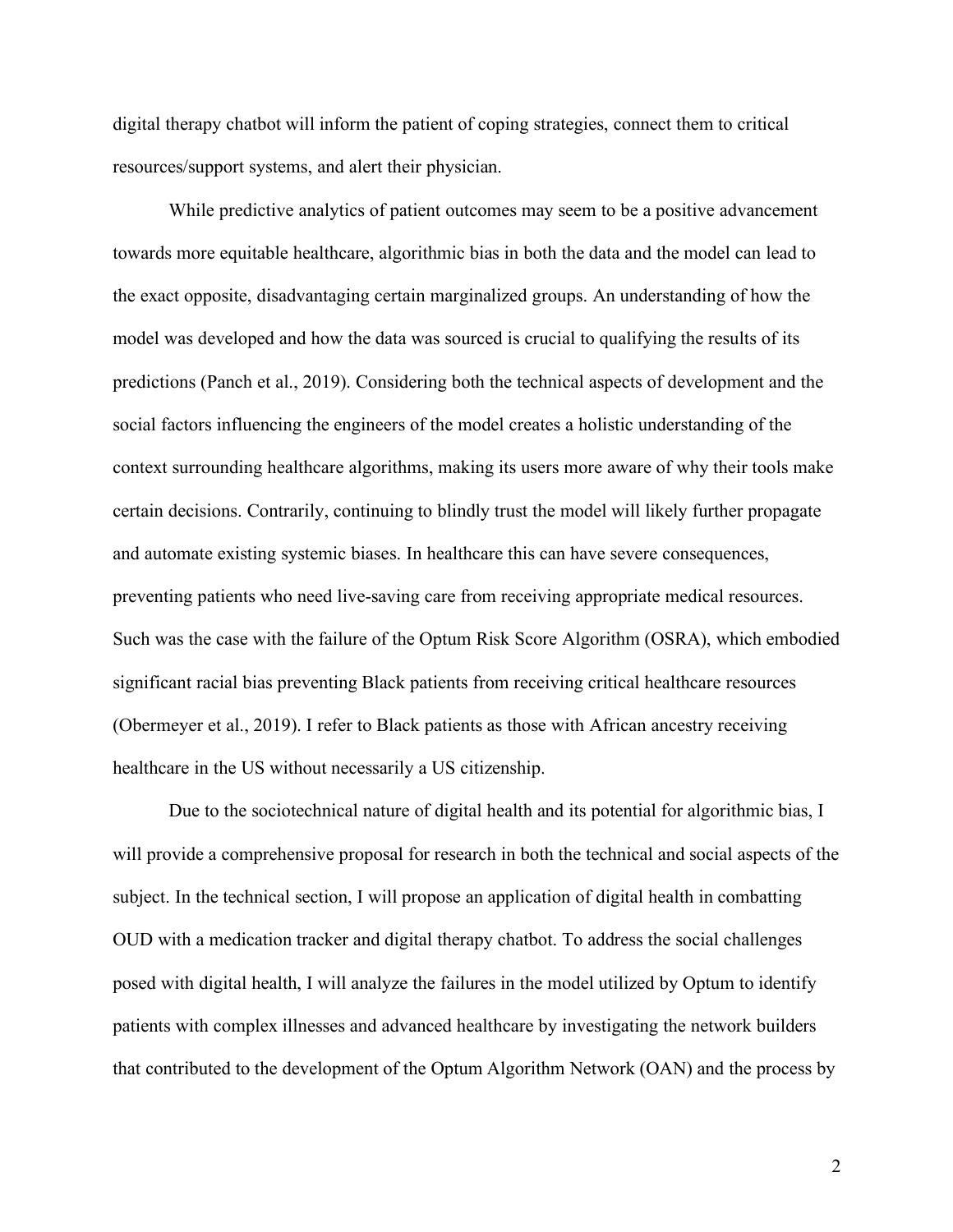which this network formed, referred to as translation. An enriched understanding of both the social and technical forces that influence innovation in predictive healthcare, a subset of digital health, will help inform the design process to account for unforeseen impacts on underrepresented minority groups, especially in treating opioid addiction. An otherwise strict focus on the technical design would neglect the broader impact that engineers have on societies.

#### **Technical Topic**

Over 3 million Americans have been diagnosed with Opioid Use Disorder (OUD) (Azadfard et al., 2021). Of the 93,000 drug overdoses in 2020, over 70% can be attributed to opioid abuse largely due to the recent rise in highly addictive synthetic opioids (e.g. heroine, fentanyl, carfentanil) (*Drug Overdose Deaths | CDC Injury Center*, 2021). Unfortunately, recovery from OUD is incredibly difficult; the process takes several years, and 91% of patients relapse at least once. Traditional detox programs are largely ineffective, as 59% of patients relapse within the first week and 80% relapse within the first month of sobriety (Smyth et al., 2010). The most effective form of recovery programs called Medication Assisted Treatment (MAT) tend to be a combination of detoxification, withdrawal medication prescription (e.g. Suboxone), and weekly psychological counseling. However, 55% of patients are not retained in treatment after one year. Current approaches are ineffective due to a lack of continuous oversight. Addiction is a chronic illness that affects patients 24/7, and their living circumstances tend to be discouraging towards recovery; the majority of patients tend to be homeless or from low income backgrounds (Manhapra et al., 2018). When patients are disengaged from treatment outside of the clinic, and return to environments that promote addiction, they are more likely to relapse. Fatal drug overdoses have risen 30% since the start of the pandemic due to virtualized, low-touch healthcare, and they will continue to rise unless this lack of continuity in care is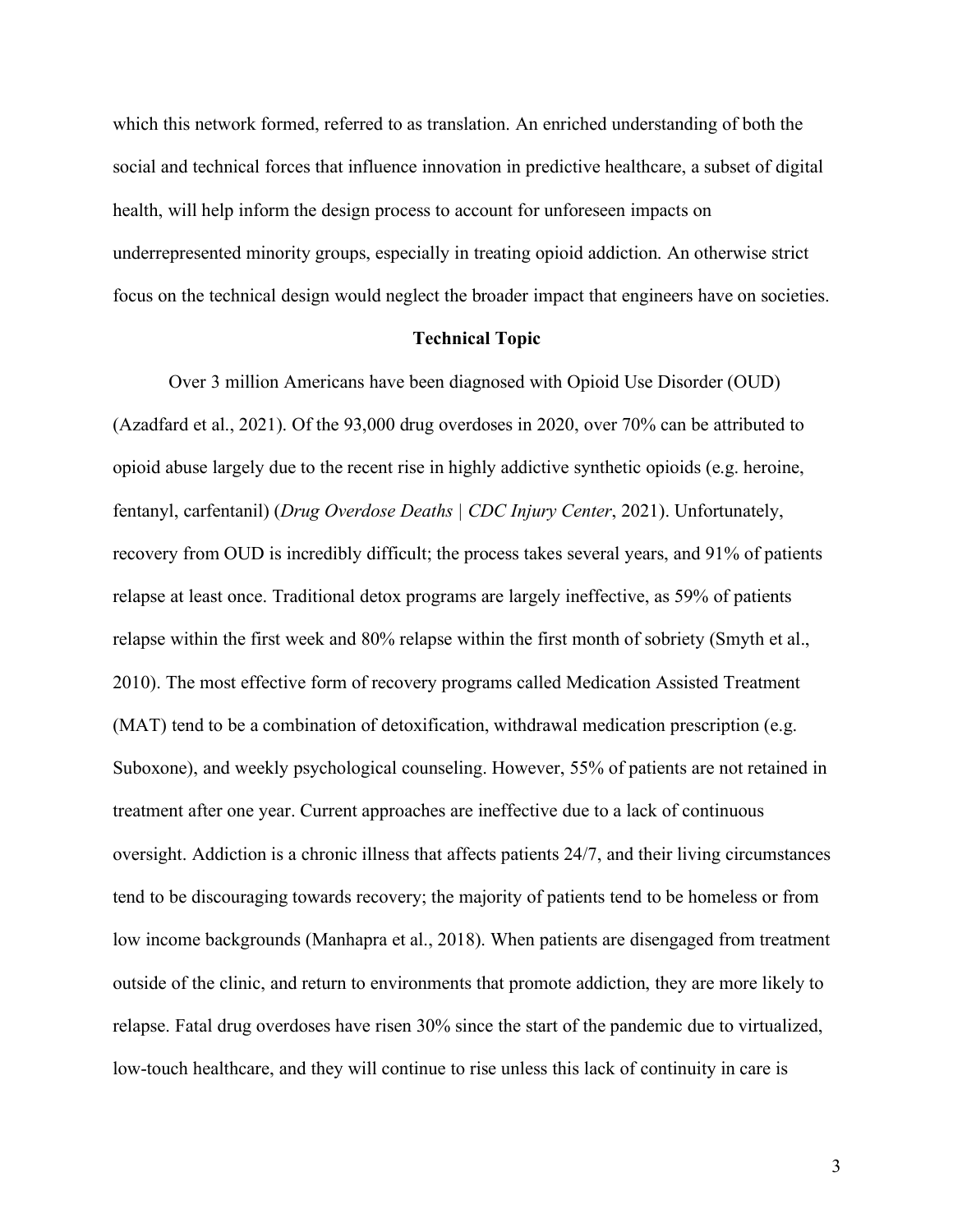addressed. Further, in the first month that a patient disenrolls from treatment due to relapse, they are over 4 times more likely to fatally overdose due to increased cravings and lowered tolerance (Davoli et al., 2007). Finding a means to address this attrition will save tens of thousands of lives every year by keeping patients in treatment and preventing deadly overdoses.

To improve outpatient treatment retention, I propose the development of a medication tracker for Suboxone sublingual strips and a Digital Therapeutic Chatbot (DTC). The medication tracker will inform providers of patients' medication consumption habits, and therefore their withdrawal patterns. This data will also inform the DTC, which will support patients with coping strategies and alert their peer support group at stressful times in their recovery. The patient's counselors/peer support can then reach out to the patient and take appropriate steps to mitigate the risk of relapse between clinic visits. The medication tracker will be a WiFi and Cellular enabled IoT device programmed in C++. To maintain the security compliance required by the Health Information Portability and Accountability Act (HIPAA), the device will utilize the HTTPS protocol to encrypt all patient health information in transit. The data will be maintained in a NoSQL MongoDB database, which will be encrypted at rest with clustered replicas to ensure data security and integrity. The DTC and interfacing web application for providers will be developed in JavaScript frameworks (i.e. ReactJS and NodeJS) and deployed on Linux webservers hosted by Amazon Web Services cloud infrastructure. The DTC will communicate with the patient via SMS using the Twilio API and will modify its interaction with the patient based on an assigned risk score for relapse. This risk score will be calculated based on the patient's recovery history, including positive urine drug screens, previous relapse frequency, etc., as well as medication consumption information from the tracker. I believe this approach of providing tools for remote care will improve patient retention due to previous success with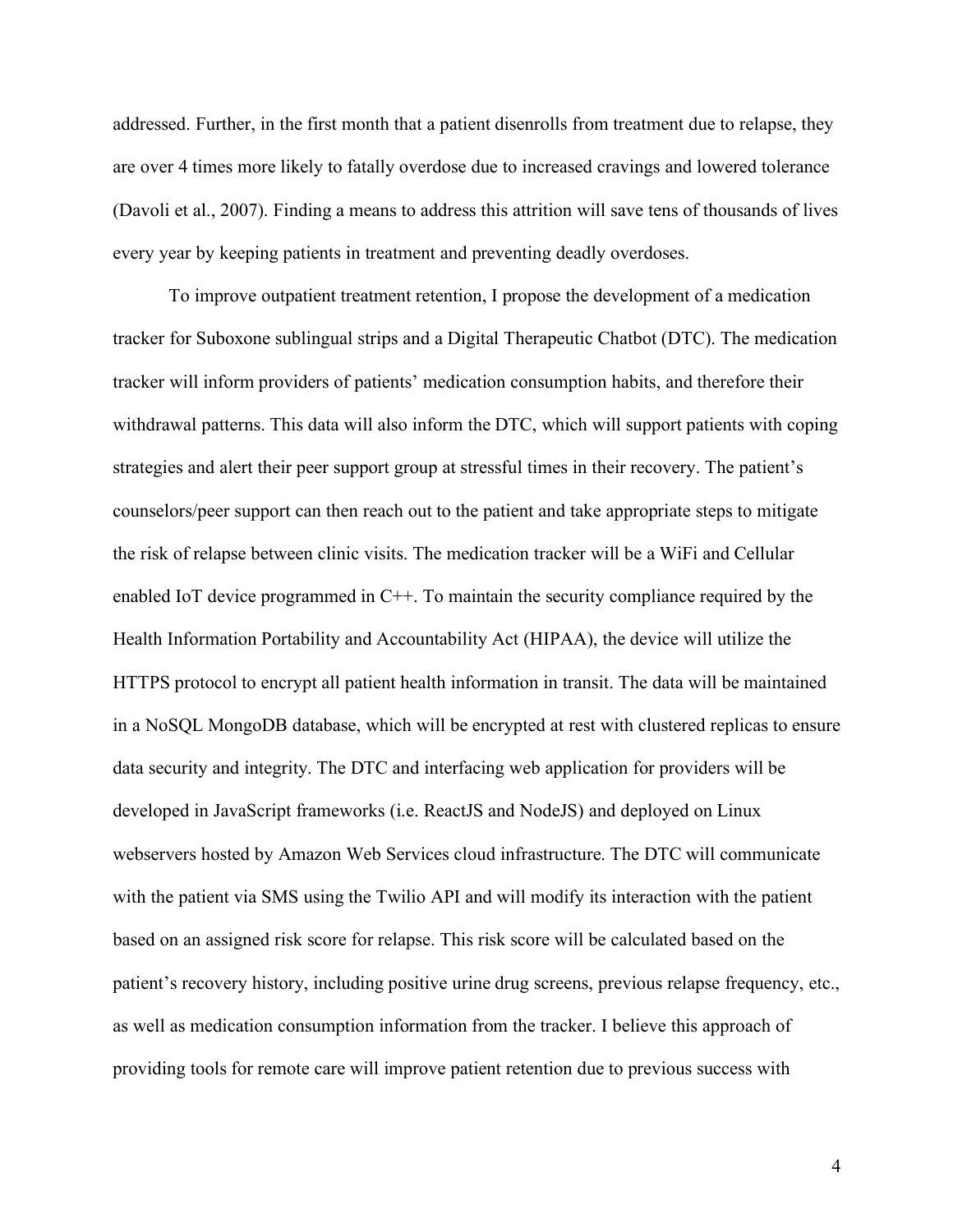similar technologies for patients managing other chronic illnesses such as HIV, depression, and anxiety. The patient groups in these studies had similar demographic backgrounds as those suffering from OUD, which suggests potential efficacy for this digital health solution to address opioid addiction as well (Campbell et al., 2021).

#### **STS Topic**

As important decisions begin to rely heavily on artificial intelligence-based insights, it is important to recognize the algorithmic biases that can negatively influence its outcomes (Mullainathan & Obermeyer, 2017). The OSRA predicted which patients would yield high costs in healthcare for insurers. Assigning risk based on predicted future healthcare costs is a common standard in health insurance forecast models (Bates et al., 2014). This model runs predictions on an estimated 200 million patients per year. The  $97<sup>th</sup>$  percentile of these patients would then be enrolled in a preventative care management program, where they would receive additional medical attention to deter escalating their condition and the cost of treatment. This algorithm suffers from a significant amount of racial bias, as it is more likely to select a White patient for this treatment program than a Black patient with the same degree of illness. A Black patient assigned the same risk score as a White patient tends to have 26.3% more chronic illnesses than their racial counterpart. Accounting for this bias would increase the enrollment of Black patients in the program from 17.7% to 46.5% (Obermeyer et al., 2019).

This disparity tends to be attributed to the design of the algorithm label, or the value the model predicts. The current claim is that predicting the cost a patient yields to the insurer is an inaccurate representation of eligibility for the advanced care program, as Black patients tend to use less hospital resources than White patients, controlled by illness (Fiscella et al., 2000). Designating the label choice as the source of the bias disregards the various implicit social

5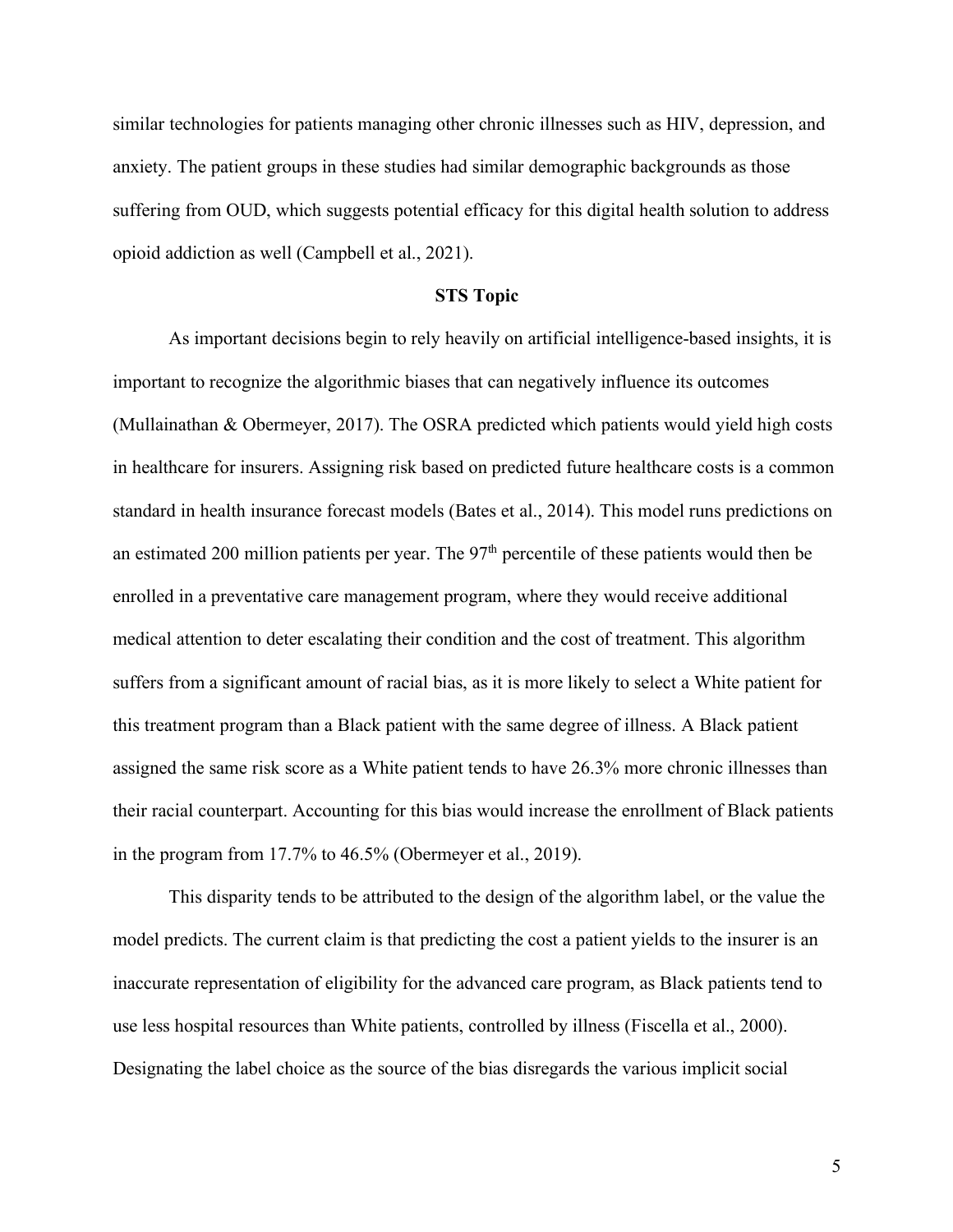influences that also contributed to the model design. Assigning priority to only the technical contributors obscures the influence that systemic causes of racial bias imparted on the development of the model. Investigating these factors can reveal important social dynamics such as the underlying causes for low medical resource utilization by Black patients, diversity on the model design team, and precedent set by healthcare corporations to obscure proprietary models. By acknowledging the influence of such issues in algorithmic bias, in addition to its technical faults, the medical professionals utilizing these algorithms can gain insights into why their tools make racially biased decisions and take counteractive steps to ensure equitable access to healthcare for all patients.

Drawing on Actor-Network Theory, I will show how high barriers to healthcare access for Black patients and cost-predictive standards set in proprietary corporate machine learning models contributed to the algorithmic bias in OSRA. To demonstrate this relationship, I will draw on Actor-Network Theory (ANT). This framework analyzes how network builders develop heterogenous actor-networks of human and non-human actors to achieve a common goal. The process of building this network is called translation (Cressman, 2009). In this case study, the network builders of the OAN are the engineers who contributed to the development of OSRA. Specifically, I will investigate issues with the translation of the OAN that enabled algorithmic bias during its stabilization, resulting in a model that became an adversarial actor for Black patients and the failure of the network. To support my claim, I will analyze the research that initially exposed the faults of OSRA, as well as various press reports and public statements from Optum at the time. Further, I will investigate reports on other machine learning models contemporary to OSRA to draw parallels and uncover networks that may have influenced its development.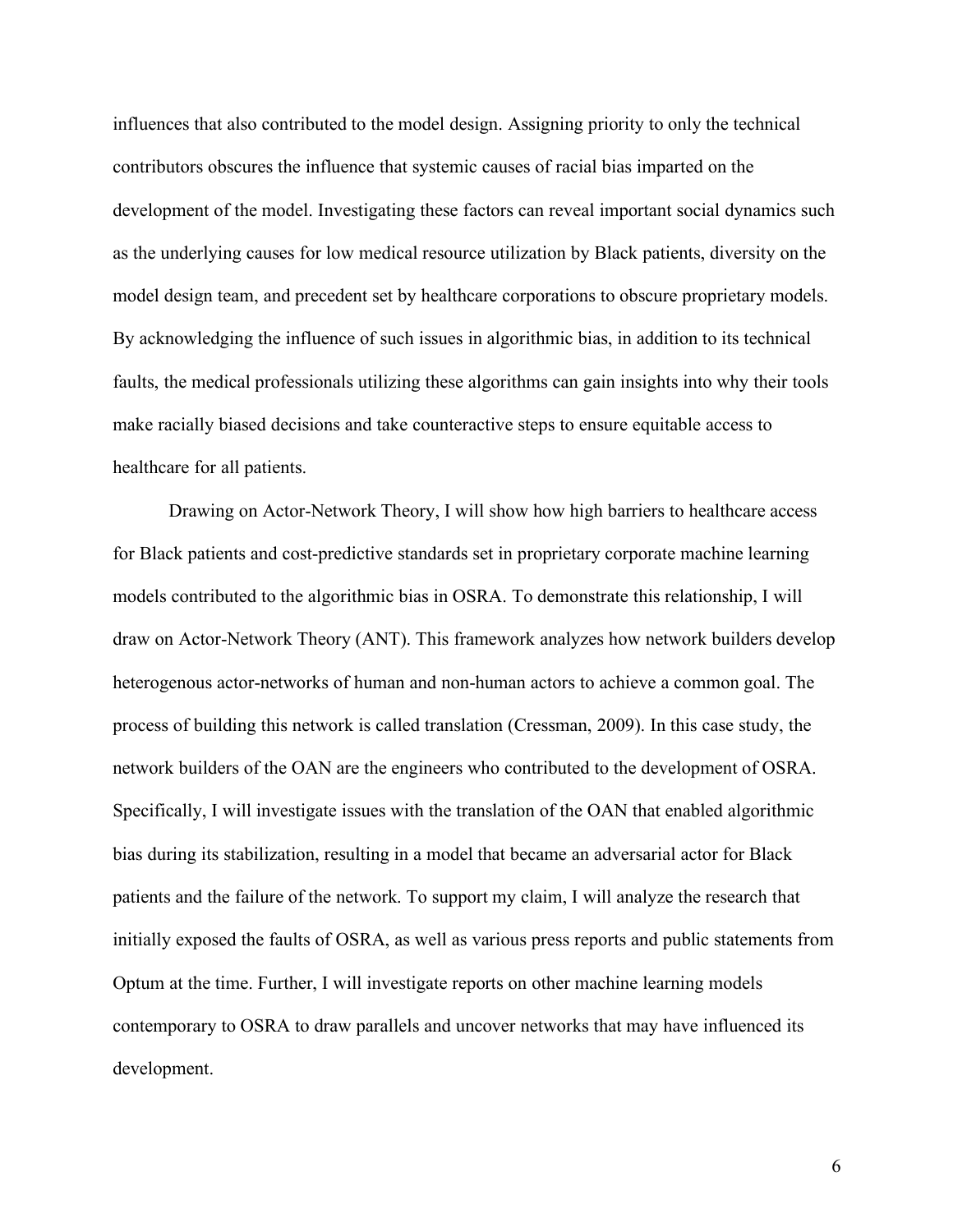#### **Conclusion**

The technical project will materialize the concept described above, a medication tracker and digital therapeutic chatbot designed to extend care from the clinic to the patient's home. Further, the deliverable will outline data from preliminary feasibility studies, examining its viability in a clinical setting and patient/provider attitudes towards adopting the product. In the STS project, I will use ANT to provide an improved understanding regarding how network builders failed in developing the OAN during translation, which ultimately caused the network to function as an adversarial actor against African American patients in the overarching network of US healthcare. Together, these projects will address the broader sociotechnical issue of equitable predictive analytics in healthcare by providing a technical implementation for a specific use case in opioid addiction and a valuable framework to analyze and prevent algorithmic bias.

#### **References**

- Azadfard, M., Huecker, M. R., & Leaming, J. M. (2021). Opioid Addiction. In *StatPearls*. StatPearls Publishing. http://www.ncbi.nlm.nih.gov/books/NBK448203/
- Bates, D. W., Saria, S., Ohno-Machado, L., Shah, A., & Escobar, G. (2014). Big data in health care: Using analytics to identify and manage high-risk and high-cost patients. *Health Affairs (Project Hope)*, *33*(7), 1123–1131. https://doi.org/10.1377/hlthaff.2014.0041
- Campbell, B. R., Swoger, S., Tabackman, A., Hilgart, E., Elliott, B., Coffey, S., Ingersoll, K., Dillingham, R., & Flickinger, T. E. (2021). PositiveLinks and the COVID-19 Response: Importance of Low-Barrier Messaging for PLWH in Non-urban Virginia in a Crisis. *AIDS and Behavior*. https://doi.org/10.1007/s10461-021-03294-w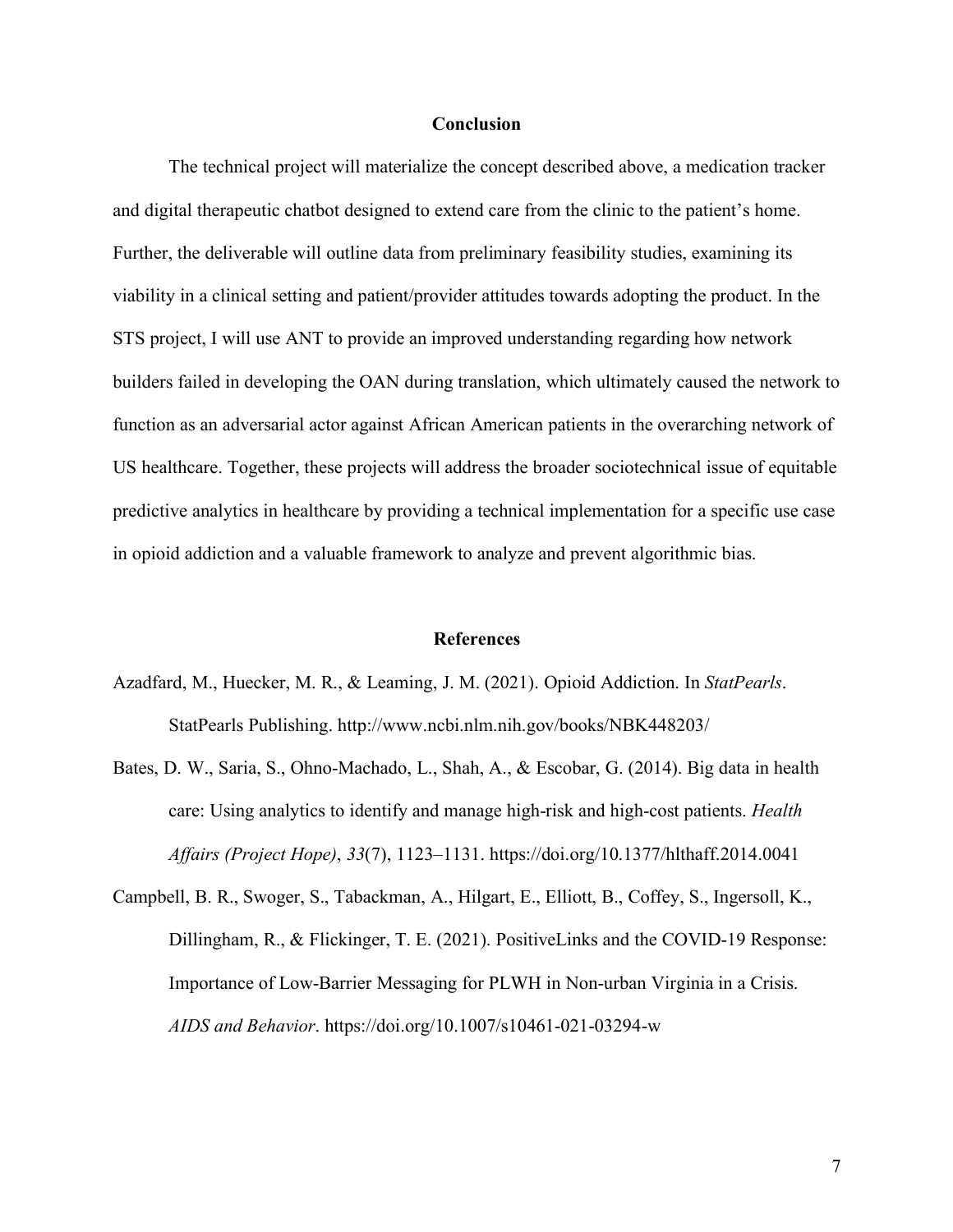- *CDC Provisional Drug Overdose Data*. (2021, October 6). https://www.cdc.gov/nchs/nvss/vsrr/drug-overdose-data.htm
- Cressman, D. (2009). *A Brief Overview of Actor-Network Theory: Punctualization, Heterogeneous Engineering & Translation*. https://summit.sfu.ca/item/13593
- Davoli, M., Bargagli, A. M., Perucci, C. A., Schifano, P., Belleudi, V., Hickman, M., Salamina, G., Diecidue, R., Vigna-Taglianti, F., Faggiano, F., & VEdeTTE Study Group. (2007). Risk of fatal overdose during and after specialist drug treatment: The VEdeTTE study, a national multi-site prospective cohort study. *Addiction (Abingdon, England)*, *102*(12), 1954–1959. https://doi.org/10.1111/j.1360-0443.2007.02025.x
- Dillingham, R., Ingersoll, K., Flickinger, T. E., Waldman, A. L., Grabowski, M., Laurence, C., Wispelwey, E., Reynolds, G., Conaway, M., & Cohn, W. F. (2018). PositiveLinks: A Mobile Health Intervention for Retention in HIV Care and Clinical Outcomes with 12- Month Follow-Up. *AIDS Patient Care and STDs*, *32*(6), 241–250. https://doi.org/10.1089/apc.2017.0303
- *Drug Overdose Deaths | CDC Injury Center*. (2021, September 9). https://www.cdc.gov/drugoverdose/deaths/index.html
- Fiscella, K., Franks, P., Gold, M. R., & Clancy, C. M. (2000). Inequality in quality: Addressing socioeconomic, racial, and ethnic disparities in health care. *JAMA: Journal of the American Medical Association*, *283*(19), 2579–2584. https://doi.org/10.1001/jama.283.19.2579
- Glasner-Edwards, S., Patrick, K., Ybarra, M. L., Reback, C. J., Rawson, R. A., Chokron Garneau, H., Chavez, K., & Venegas, A. (2016). A Cognitive Behavioral Therapy–Based Text Messaging Intervention Versus Medical Management for HIV-Infected Substance